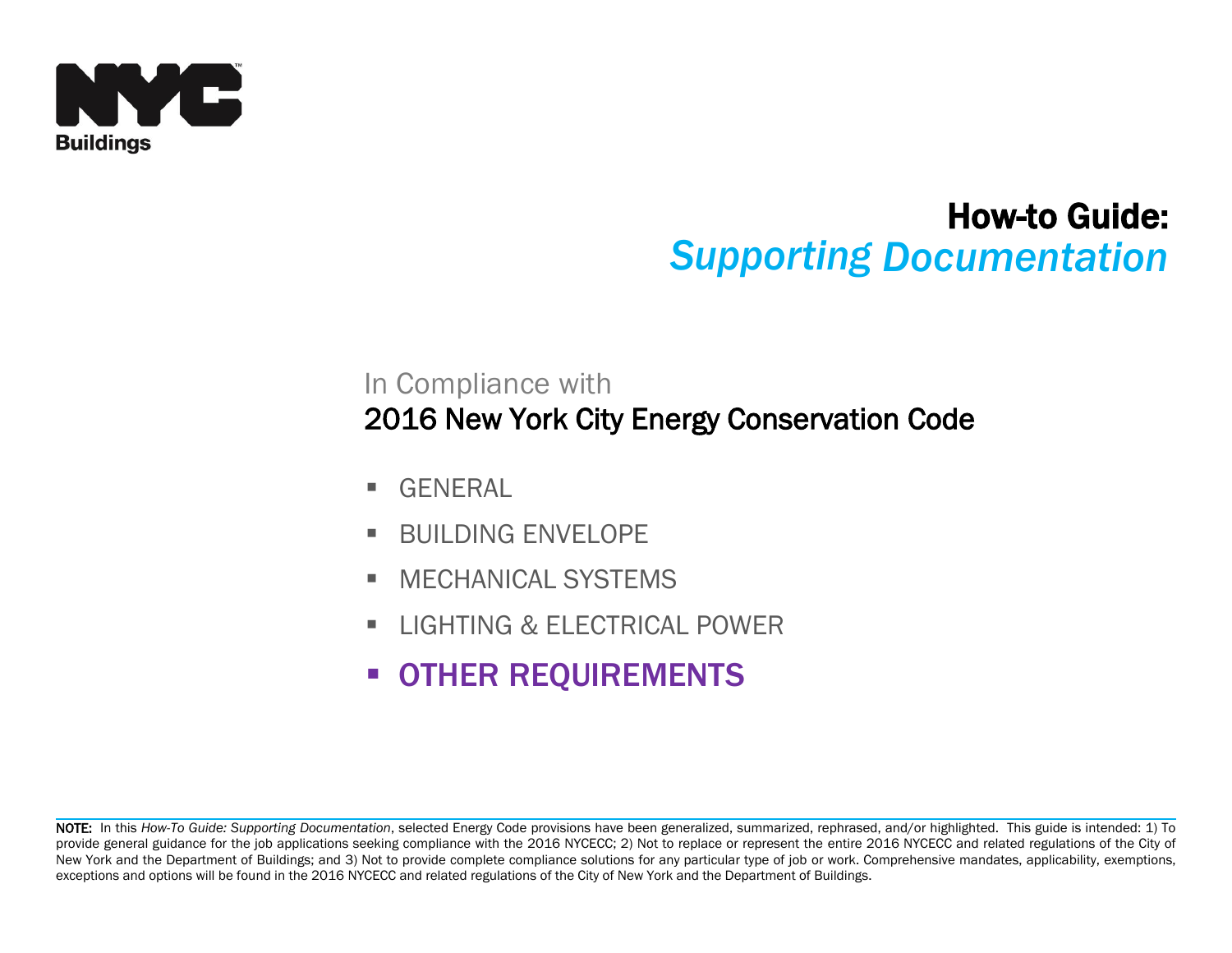*(NYCECC-only\* Requirements)* 

**Six Options** 

|  | (must choose at least one)                                                                                                                                                                                                                                                                                                        |                    |
|--|-----------------------------------------------------------------------------------------------------------------------------------------------------------------------------------------------------------------------------------------------------------------------------------------------------------------------------------|--------------------|
|  | - New Commercial buildings that choose NYCECC* as Code compliance path must demonstrate compliance with at least one of<br>the following as an additionally required energy efficiency system:                                                                                                                                    | C406.1             |
|  | Option 1. More Efficient HVAC Performance                                                                                                                                                                                                                                                                                         | C406.2             |
|  | <b>Option 2. Reduced Lighting Power Density</b>                                                                                                                                                                                                                                                                                   | C406.3             |
|  | Option 3. Enhanced Digital Lighting Controls                                                                                                                                                                                                                                                                                      | C <sub>406.4</sub> |
|  | Option 4. On-Site Supply of Renewable Energy                                                                                                                                                                                                                                                                                      | C406.5             |
|  | Option 5. Provision of Dedicated Outdoor Air System (DOAS)                                                                                                                                                                                                                                                                        | C406.6             |
|  | Option 6. High Efficiency Service Water Heating                                                                                                                                                                                                                                                                                   | C406.7             |
|  | - New Tenant spaces that choose NYCECC <sup>*</sup> as Code compliance path must demonstrate compliance with one of the following:<br>Option 1, Option 2, Option 3, Option 5, or Option 6. Alternatively, New Tenant spaces may demonstrate compliance with Option 4<br>where the entire building is in compliance with Option 4. | C406.1.1           |

*Job applications that chose 'NYCECC' as the 'Code Compliance Path'—on PW1-Section 10, 'NYCECC' has been marked—must comply with*  **\****the requirement of Additional Efficiency Package. In other words, job applications following ASHRAE are not subject to this requirement (Section C406).*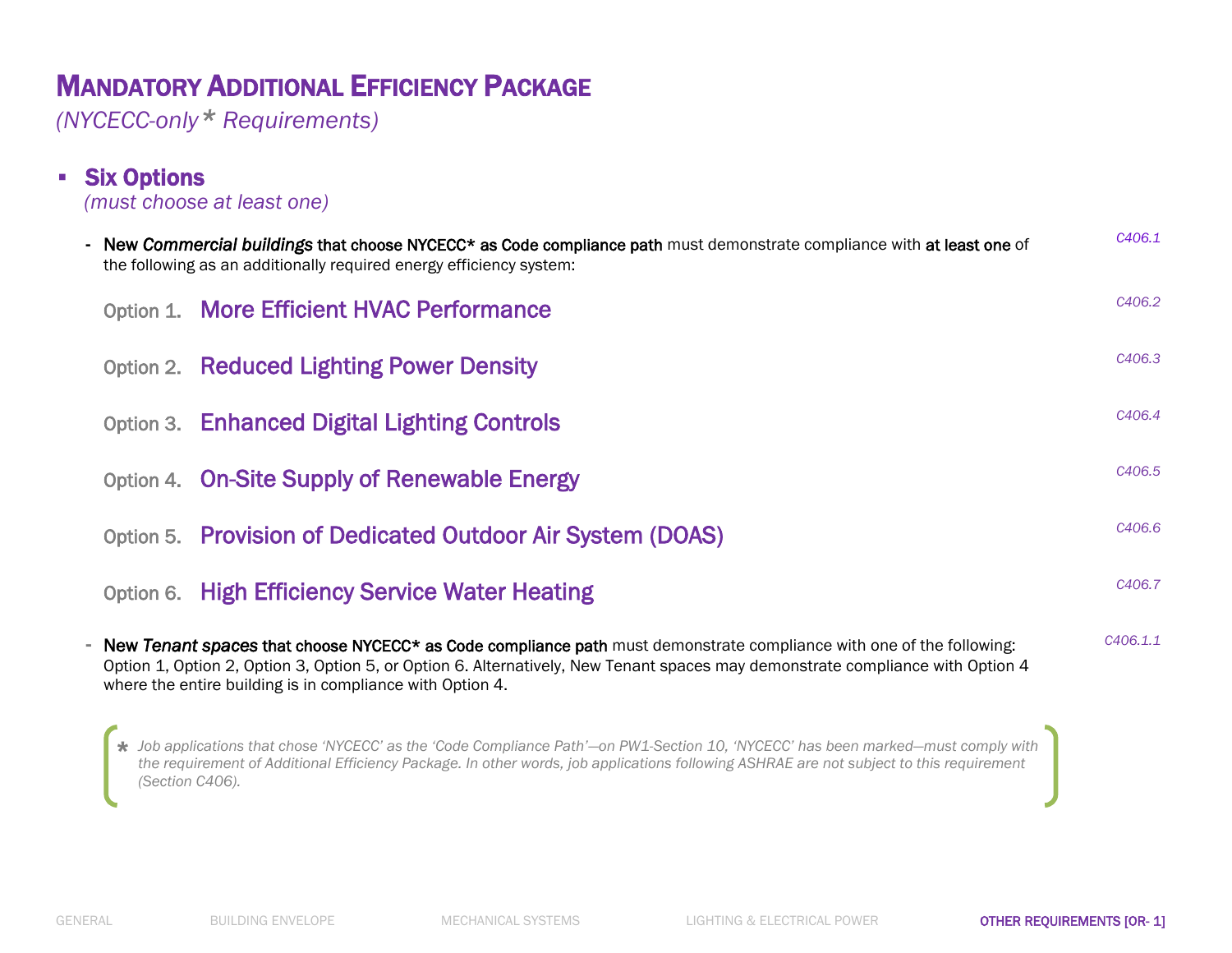### Option 1. More Efficient HVAC Performance

HVAC equipment schedules on construction drawings must clearly indicate that:

- All proposed *Energy-Code-regulated equipment* exceed the minimum efficiency requirements listed in Tables C403.2.3(1) through C403.2.3(7), C403.2.3(11), and C403.2.3(12) *by 10%*, in addition to meeting the mandatory requirements of Section C403.
- *Equipment not listed* in Tables C403.2.3(1) through C403.2.3(7), C403.2.3(11), and C403.2.3(12) are *limited to maximum 10%* of the total building system capacity.

### Option 2. Reduced Lighting Power Density

 Construction drawings must prove that the total interior lighting power (watts) of the building are determined by using: - 90% of the interior lighting power values specified in Table C405.4.2(1) times the floor area for the building types, or - 90% of the interior lighting power allowance calculated by the Space-by-Space Method in Section C405.4.2.2.





*Figure OR-2. Examples of High-Efficacy Lamps Source: energycodes.gov*

*C406.3*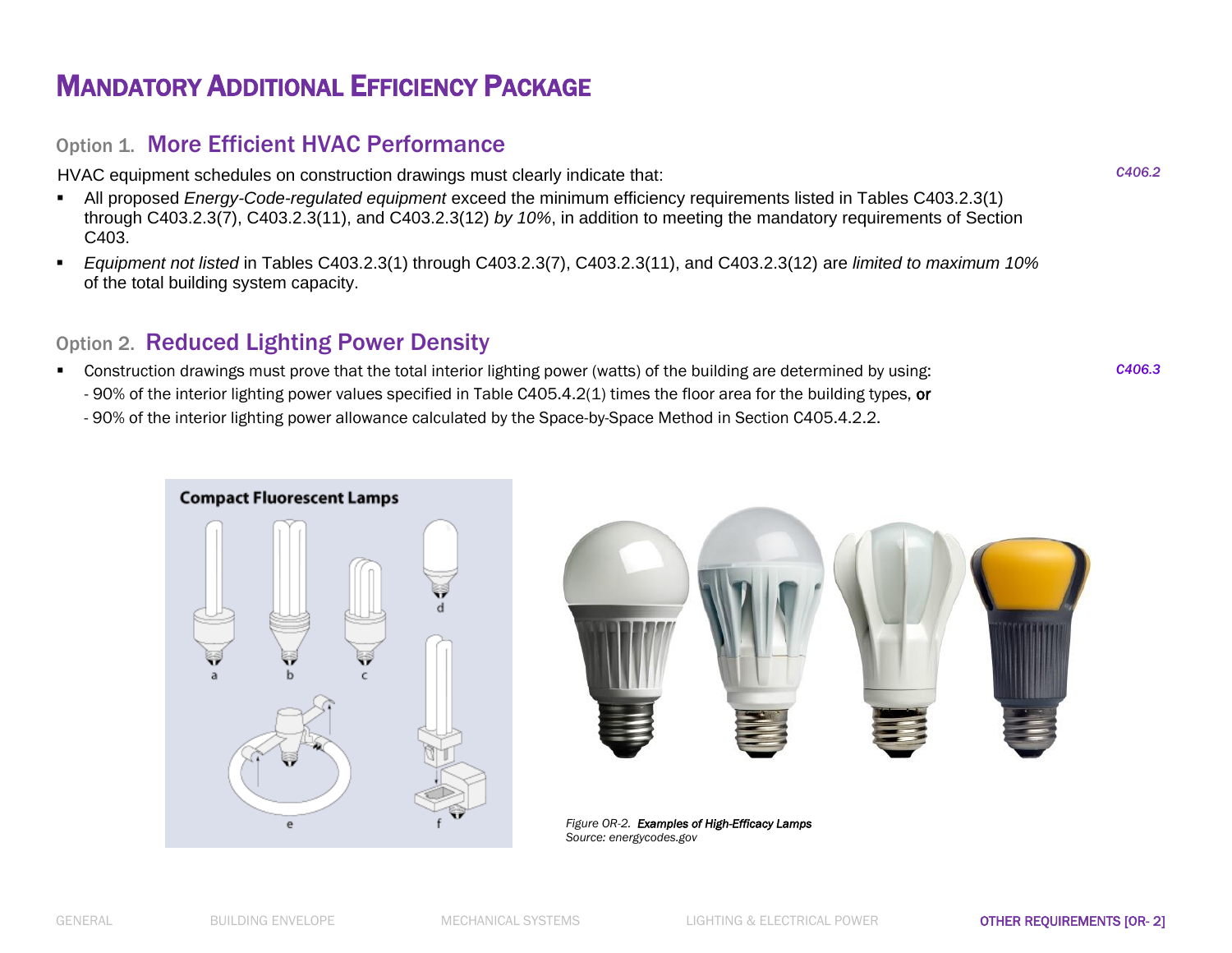### Option 3. Enhanced Digital Lighting Controls

- Construction drawings must specify that all of the interior lighting systems in the building have all of the *following enhanced lighting controls* and will be located, scheduled and operated in accordance with Section C405.2.2:
	- 1) Luminaires capable of continuous dimming,
	- 2) Luminaires capable of being addressed individually, or in a group of maximum 4 luminaires when individual addressability is technically unachievable,
	- 3) Maximum 8 luminaires controlled together in a Daylight zone,
	- 4) Fixtures controlled through a digital control system that include the following functions:
		- Control reconfiguration based on digital addressability
		- Load shedding
		- Individual user control of overhead general illumination in open offices
		- Occupancy sensors capable of being reconfigured through the digital control system,
	- 5) Construction documents specifying requirement for submittal of a Sequence of Operations, including specifications outlining each of the functions in Item 4) above, and
	- 6) Functional testing of lighting controls complying with Section C408.

Lighting/Power plans, light fixture schedules, specification notes, controls narrative, etc.—all combined together must clearly identify the enhanced lighting controls.

### Option 4. On-Site Supply of Renewable Energy

 Construction drawings must specify the proposed on-site renewable energy systems with sufficient system details to prove that the total minimum ratings of the systems must comply with one of the following:

*C406.5*

*C406.4*

- 1) Provide minimum 0.5 watts/sf of conditioned floor area, or
- 2) Provide minimum 3% of energy used within the building for building mechanical and service water heating equipment and lighting regulated in Chapter C4.





*Figure OR-3. Solar Photovoltaic: Sample On-Site Renewable Energy System Source: energy.gov/revolution-now energycodes.gov/training*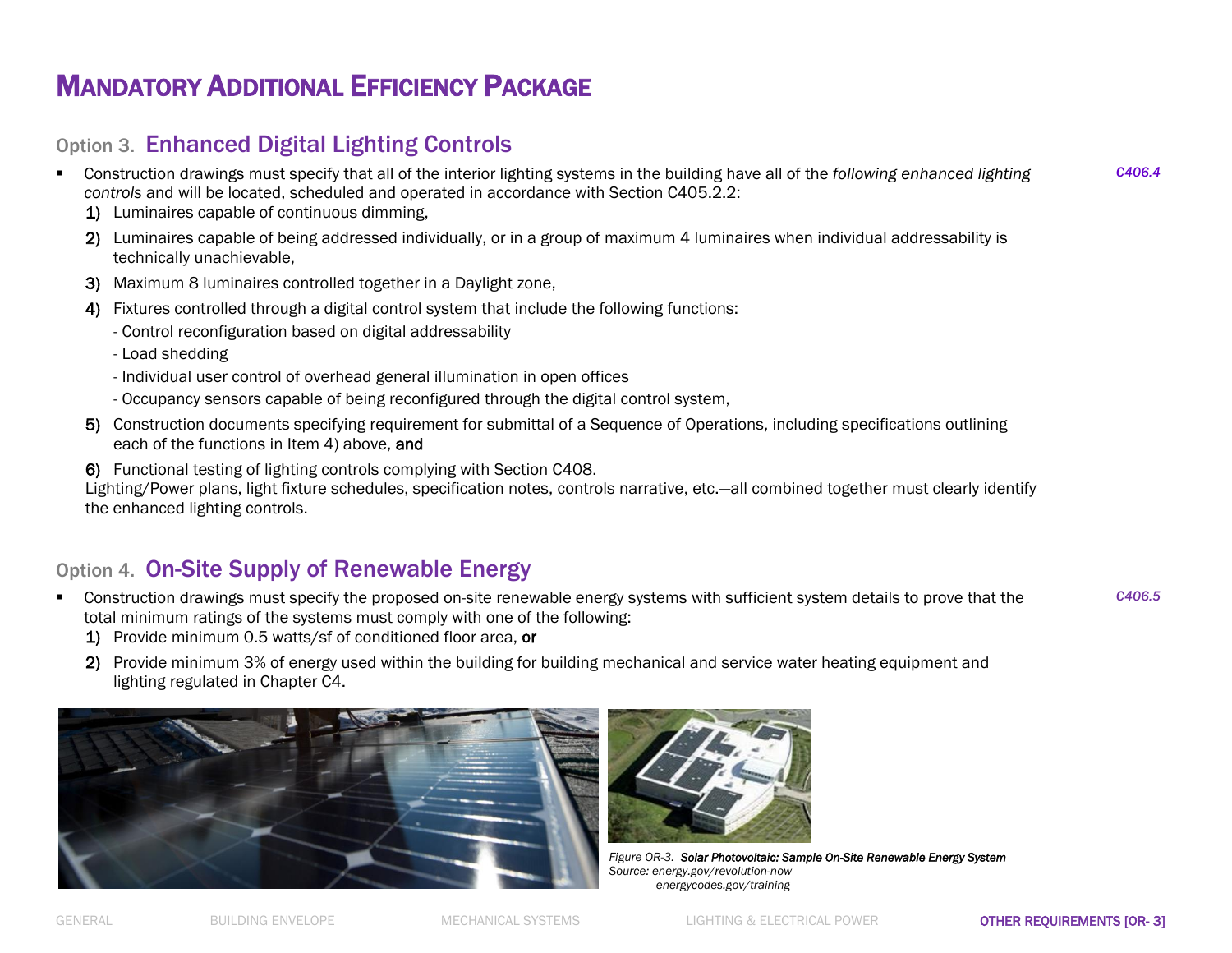### Option 5. Provision of a Dedicated Outdoor Air System (DOAS) for Certain HVAC Equipment

- This option is applicable to building HVAC equipment system complying with Section C403.4 Hydronic and multiple-zone HVAC systems controls and equipment.
- For job applications electing this option, construction drawings must indicate that the building HVAC systems are equipped with an *independent ventilation system designed to provide 100% outdoor air* to each individual occupied space.
- Construction drawings also must specify that:
	- The ventilation system must have total energy recovery capacity.
	- The HVAC system must include supply-air temperature controls that automatically reset the supply-air temperature in response to representative building loads, or to outdoor air temperatures.
	- The controls must reset the supply-air temperature to a minimum 25% of the difference between the design supply-air temperature and the design room-air temperature.

### Option 6. High Efficiency Service Water Heating

This High Efficiency Service Water Heating (SWH) system option is applicable to the following *Occupancy Group* types *only*:

*C406.7*

*C406.6*

- Group R-1: Boarding houses, hotel or motels
- Group R-2: Buildings with residential occupancies
- Group A-2: Restaurants and banquet halls or buildings containing food preparation areas
- Group A-3: Health clubs and spas
- Group I-2: Hospitals, psychiatric hospitals and nursing homes
- Group F: Laundries

For a mixed-use building comprised of partial building areas of the above-listed occupancy, the SWH system serving *only* the building areas of such occupancies will be eligible for this option.

- The SWH equipment schedule must demonstrate *reduced energy use* in the SWH system by incorporating the following:
	- 1) Waste heat recovery from service hot water, heat-recovery chillers, building equipment, process equipment, or a combined heat and power system,

#### and/or

2) Solar water-heating systems,

#### and

The incorporated systems as the above are sized to provide:

- Minimum 60% of hot water requirements, or
- 100% of hot water requirements if compliance with Section C403.4.5 is required.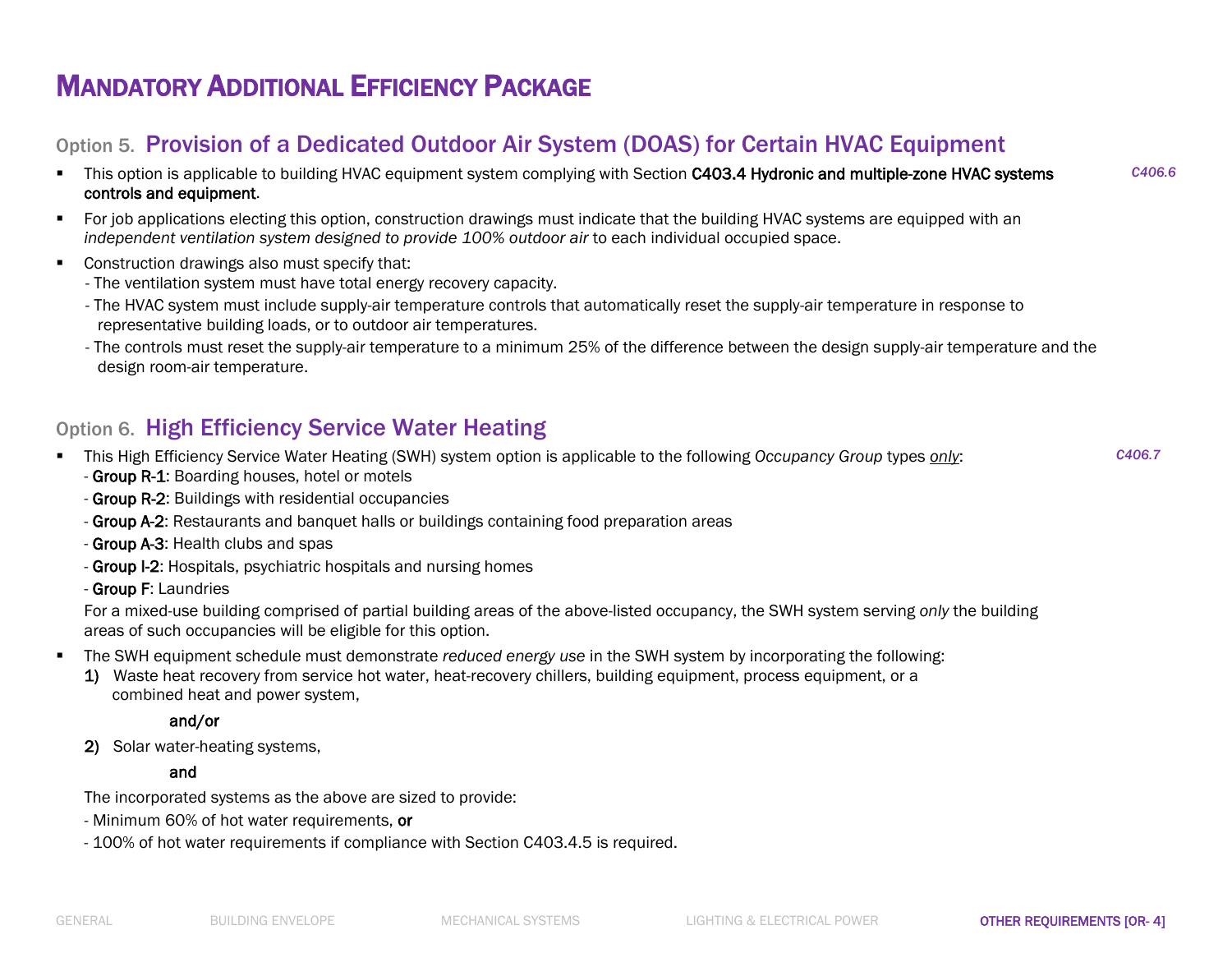### PERMANENT CERTIFICATE – RESIDENTIAL BUILDINGS REQUIREMENT

For *Residential* building job applications, *the builder or registered design professional must complete or update the Permanent Energy Efficiency Certificate*, and have it installed prior to final inspections of the application.

#### Permanent Certificate Must List the Following at a Minimum

- Predominant R-values of insulation installed in or on ceiling/roof, walls, foundation, and ducts outside the envelope
- U-factors/SHGC values of fenestration
- Air leakage testing results
- Types and efficiencies of HVAC and Service water heating equipment
- Location of the Solar-Ready zone and pathways to the electrical service panel or service hot water system

#### **E.** Location of the Permanent Certificate

- Drawings must specify that the Certificate will be posted on a wall in the space where the furnace is located, a utility room or an approved location inside the building prior to final inspections of the application.
- When specifying to post the Certificate near or on the electrical distribution panel, drawings must also instruct that the Certificate must be readily visible (at eye level and in plain sight), and yet must not obstruct the visibility of the other Coderequired labels (e.g., circuit directory label, service disconnect label, etc.).

#### **Additions & Alterations Job Applications**

For Additions and Alterations applications affecting information on the *existing Permanent Certificate*, drawings should specify that the existing Certificate must be updated and re-installed.

|                                 | <b>Insulation Rating</b>                          |                      |                         |                     |            |                        |  |
|---------------------------------|---------------------------------------------------|----------------------|-------------------------|---------------------|------------|------------------------|--|
| <b>Ceiling/Roof</b>             | <b>Attic</b>                                      | R-49 cavity          |                         |                     |            |                        |  |
|                                 | Vaulted                                           | R-49 cavity          |                         |                     |            |                        |  |
| Walls                           | <b>Framed wall</b>                                | $R-5$ continuous $+$ | R-21 cavity             |                     | Wood frame |                        |  |
|                                 | Mass wall                                         | n/a                  |                         |                     |            |                        |  |
|                                 | <b>Basement</b>                                   | R-10 continuous+     | R-19 cavity             |                     |            |                        |  |
|                                 | Crawl Space                                       | n/a                  |                         |                     |            |                        |  |
| <b>Floors</b>                   | Over unconditioned space                          | R-30 cavity          |                         |                     |            |                        |  |
|                                 | Slab Edge                                         | R-10 continuous      | 4ft deep                |                     |            |                        |  |
| Ducts outside                   | Attic                                             | $R - 8$              |                         |                     |            |                        |  |
|                                 | <b>Conditioned space</b><br>Other                 |                      |                         |                     |            |                        |  |
| <b>Fenestration Rating</b>      |                                                   |                      |                         |                     |            |                        |  |
| Window                          | NFRC U-Factor                                     | $U - 0.27$           | <b>NFRCSHGC</b><br>0.36 |                     |            |                        |  |
| Opaque door                     |                                                   |                      |                         |                     | 0.35       |                        |  |
| <b>Skylight</b>                 |                                                   | $U - 0.5$            |                         |                     | 0.36       |                        |  |
| <b>Air Leakage Test Results</b> |                                                   |                      |                         |                     |            |                        |  |
| <b>Blower door</b>              | 2.7                                               | ACH/50Pascals        |                         | <b>Duct testing</b> | 4.0        | cfm/100ft <sup>2</sup> |  |
| <b>Equipment Performance</b>    |                                                   |                      |                         |                     |            |                        |  |
|                                 | <b>Heating System</b> Gas-fueled Hot Water Boiler | 140,000 Btu/h        |                         | <b>Efficiency</b>   | 91.4%      | <b>AFUE</b>            |  |
| <b>Cooling System</b>           | Split System Air Conditioner                      | 54,000 Btu/h         |                         |                     | 16         | <b>SEER</b>            |  |

#### **Permanent Energy Efficiency Certificate**



*Figure OR-5.b. Sample Plan Drawing indicating Certificate Requirement* 

*1 RCNY §5000-01(g)(5) R401.3 RB103.8*

*Figure OR-5.a. Sample Permanent Energy Efficiency Certificate (partial view) [Clic[k here](https://www1.nyc.gov/assets/buildings/pdf/sample_permanent_energy_efficiency_certificate.pdf) for the full certificate view]*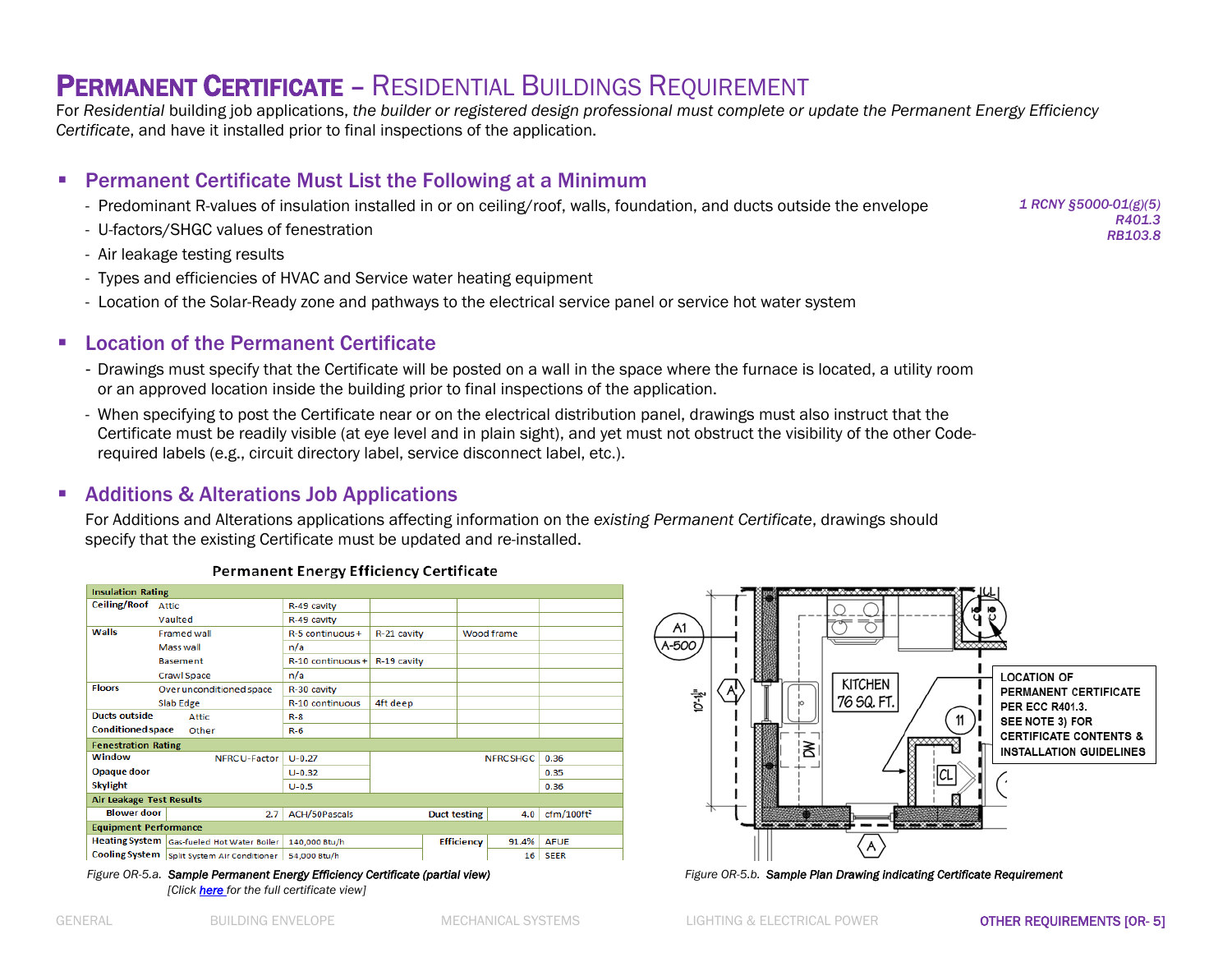# SOLAR READY – RESIDENTIAL BUILDINGS REQUIREMENT

### **Solar-Ready Zone - Definition**

Section(s) of the roof or building overhang designated and reserved for the future installation of a solar photovoltaic or solar thermal system. *RB102*

### Solar-Ready Zone is Required for Residential Job Applications with Conditions as follows

| - New detached one- and two-family dwellings, and multiple single-family dwellings (townhouses), and |         |
|------------------------------------------------------------------------------------------------------|---------|
| $\sim$ $\sim$ $\sim$ $\sim$                                                                          | RB103.1 |

- Area of the roof oriented between 110° and 270° of true north ≥ 600sf, and

- The building is shaded ≤ 50% of daylight hours/yr., and
- New residential building without a permanently installed on-site renewable energy system.

#### **Essential Requirements**

When Solar-Ready Zone is required, drawings must specify:

- Minimum Solar-Ready Zone area: 1) 100 sf for townhouses ≤ 2,000 sf of max. 3-stories above grade plane; 2) 200 sf for all others.
- *RB103.3 RB103.7*

- The Solar-Ready Zone may be composed of multiple areas of min. 5' in width and min. 80 sf in area and these areas must be exclusive of access or set back areas as required by the New York City Fire Code.
- The main electrical service panel has a reserved space to allow installation of a dual pole circuit breaker for future solar electric installation and is labeled *For Future Solar Electric*.





*Figure OR-6. Electrical service panel with dedicated breaker for future PV system Source: basc.pnnl.gov/images*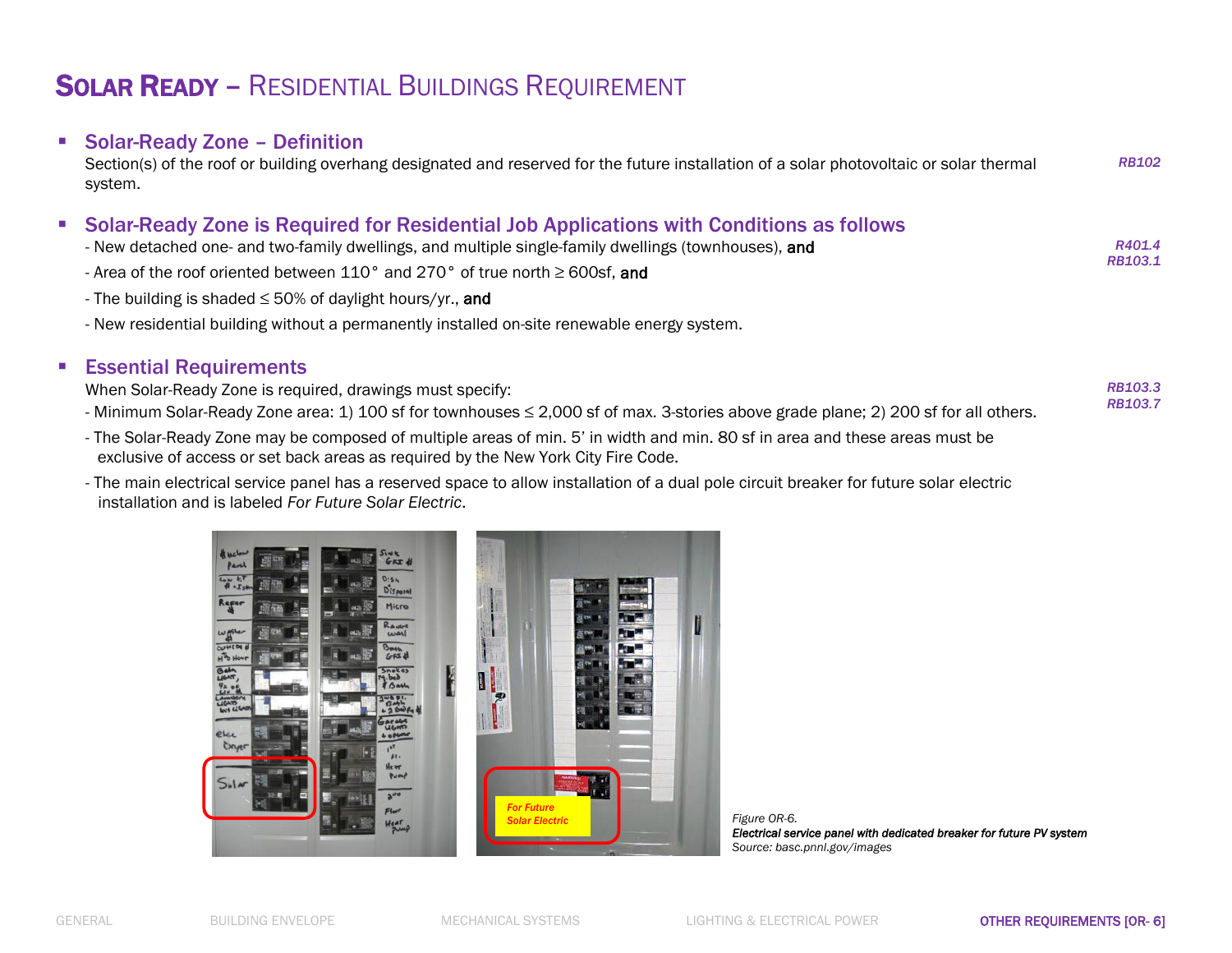### ENERGY RATING INDEX (ERI) – COMPLIANCE ALTERNATIVE FOR RESIDENTIAL BUILDINGS

ERI is a score-based rating system which alternatively determines Energy Code compliance of a new residential building based on its energy performance. It allows applicants to approach the Energy Code with the same flexibility of the Simulated Performance Alternative (Section R405), yet it uses energy modeling and in-field inspection to confirm that results are achieved.

### ERI 'Reference Design' vs. 'Rated Design'

The ERI *Reference Design*, representing ERI score of 100, means the building design meets the minimum requirements of the 2006 IECC. For *Rated Design* of a newly proposed residential building to demonstrate compliance with the 2016 NYCECC, the ERI analysis on the building must result in the *ERI score of 54 or less* (for Climate zone 4). A residential building that achieves the rated ERI score of 54 is 46% more energy efficient than the *Reference Design* building, which meets the 2006 IECC (ERI score of 100). *R406.3.1 R406.4*

#### For Compliance Through ERI Approach, Drawings Must Indicate:

| 1) Mandatory provisions for Residential buildings (Section R401 thru Section R404) and Section R403.5.3 are met.     | R406.2 |
|----------------------------------------------------------------------------------------------------------------------|--------|
|                                                                                                                      | R406.5 |
| 2) The building thermal envelope meets the 2011 NYCECC prescriptive requirements (Table 402.1.1 or Section 402.1.3). | R406.6 |
| 3) Verification of compliance is required to be completed by an approved third party.                                | R406.7 |

- 4) Documentation is required regarding: a) Compliance software tools, b) Compliance report, and c) Other additional documentation that may be required to submit to the Department.
- 5) Calculation software tools, where used, meet the requirements on: a) Minimum capabilities, b) Specific approval, and c) Input values.

 *For job applications opting for this compliance path, on PW1-Section 10, 'Energy Modeling (EN1)' should be marked as Energy Analysis method.*



#### *Figure OR-7. Sample Energy Rating Index Label*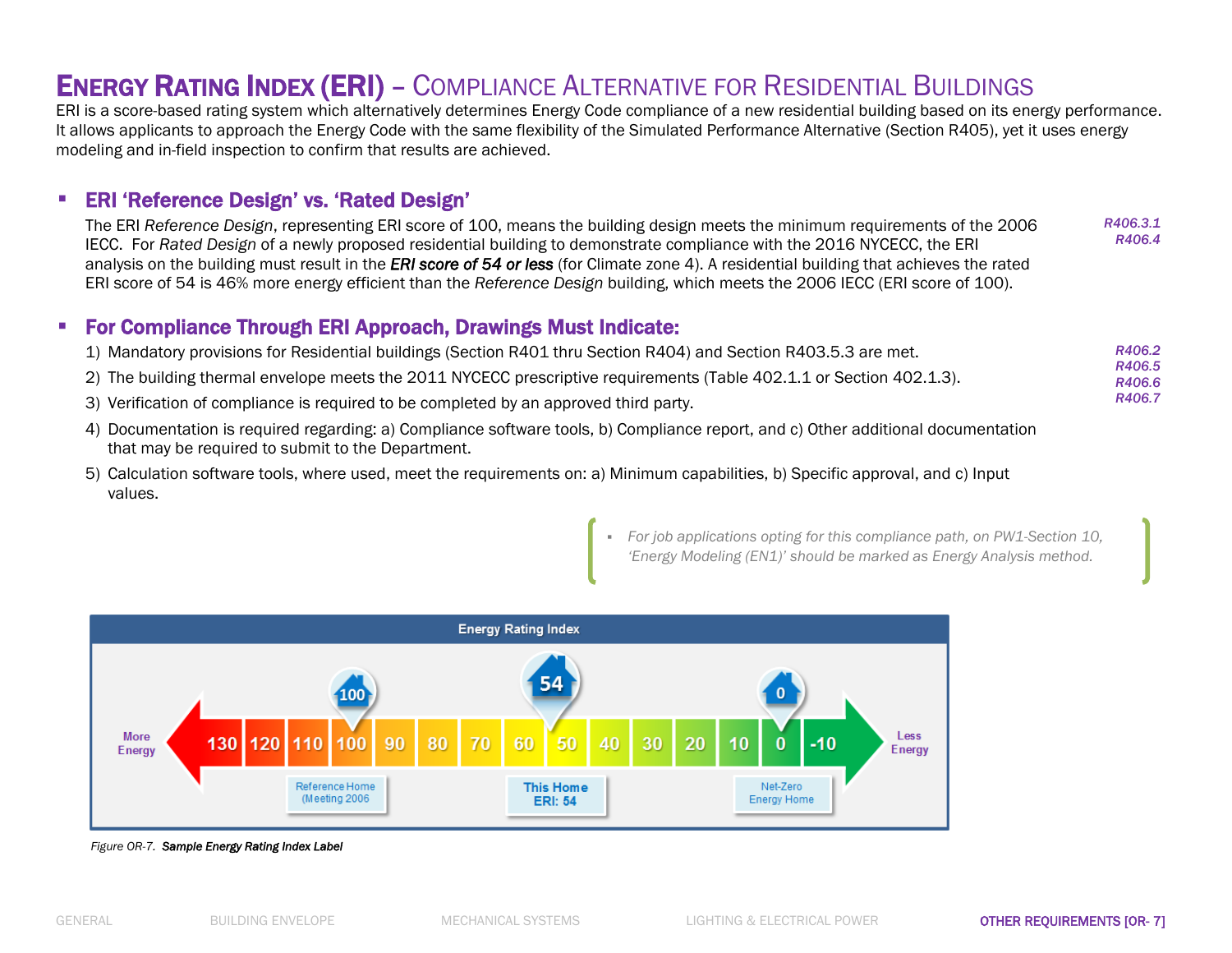## SYSTEM COMMISSIONING

- **Specify Total Proposed Heating and Cooling Capacity** 
	- For *ALL Commercial job applications* New buildings or Alterations, Multifamily or Commercial occupancy, Total Heating Capacity (in Btu/h) proposed by newly installed mechanical equipment, and Total Cooling Capacity (in Btu/h) proposed by newly installed mechanical equipment

*Must* be clearly calculated and documented *on an EN- labeled sheet*.

- In the 'Total Heating Capacity' calculations, the 'Service Water Heating' equipment capacity *must* also be included.

#### **Specify Whether System Commissioning is Required**

- For ALL job applications New buildings or Alterations, Residential or Commercial Buildings drawings (*on an ENlabeled sheet*) must clearly state *whether or not* System Commissioning is required. *1 RCNY §5000-01(g)(4)(iii) C408.2 6.7.2.4*
- System Commissioning is *not required* for:

Mechanical Systems of Total proposed Heating capacity < 600,000 Btu/h; *and* Total proposed Cooling capacity < 480,000 Btu/h, *and*

Renewable Energy Systems of Total generating capacity < 25 kW

#### **EXEQUE Areas Where Commissioning is Required**

- For job applications with systems for which Commissioning is required, drawings should clearly identify specifications of each Commissioning-required system with detailed information on the equipment/fixture schedules and complete narratives including controls notes.
- Commissioning-required systems, at a minimum, include the following:

Mechanical Systems

- 1) Heating, cooling, air handling and distribution, ventilation and exhaust systems;
- 2) Energy recovery systems;
- 3) Manual or automatic controls;
- 4) Plumbing systems;
- 5) Service water heating systems;
- 6) Refrigeration systems;
- 7) Renewable energy and energy storage systems; and

8) Other systems/equipment/components supporting HVAC and affecting energy use.

#### Lighting Control Systems

- 1) Occupant sensor controls;
- 2) Time-switch controls; and
- 3) Daylight responsive controls.

*C408.2 C408.3.1*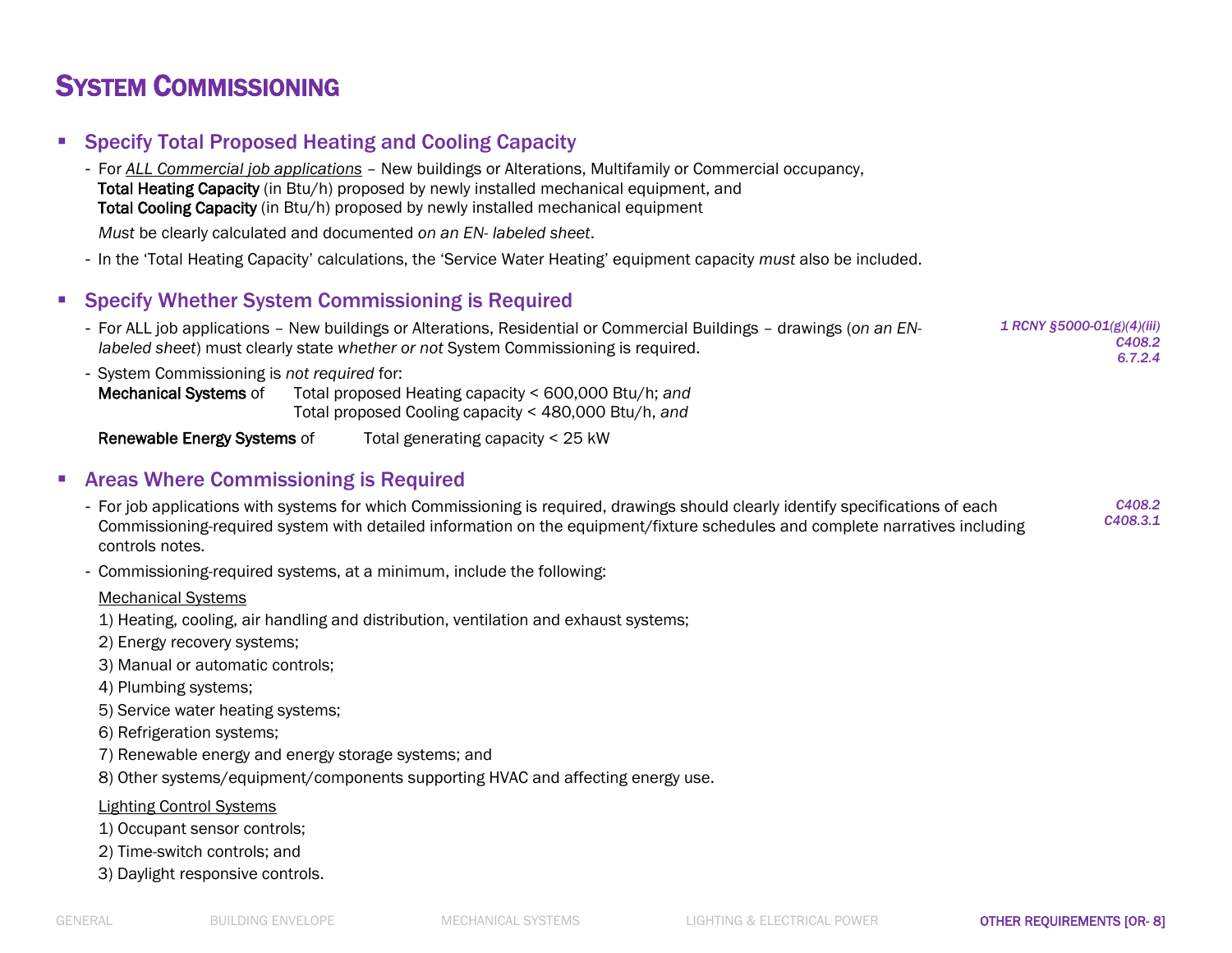# SYSTEM COMMISSIONING

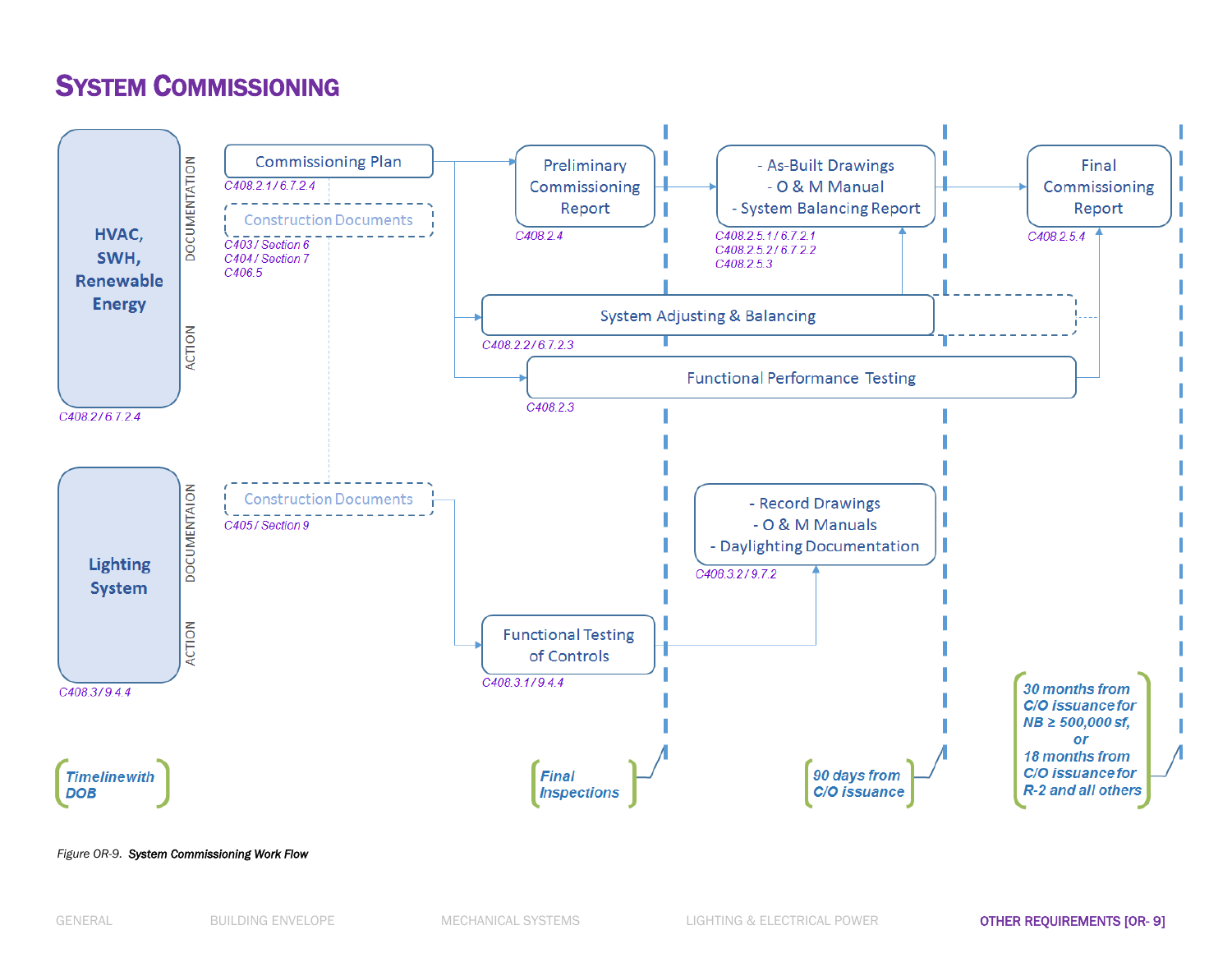# CHANGES TO EXISTING BUILDINGS

### **Compliance**

|                | - Job applications of additions, alterations, repairs or relocation of existing buildings/structures, or changes of occupancy to existing<br>buildings must demonstrate compliance with the NYCECC and other governing NYC Codes that are effective as of the job<br>application filing date.<br>- Job applications following ECC must comply with:<br>1) Section R502/Section C502 for Additions<br>2) Section R503/Section C503 for Alterations                                                                                                                                                                                                                                                                                                                                                                                                                                                                                                                                                                                                                                                                                                                                                                                                                                                                                                                                                                                                                                                                                                                                                                                                                                                                                     | R501.4<br>C501.4   |
|----------------|---------------------------------------------------------------------------------------------------------------------------------------------------------------------------------------------------------------------------------------------------------------------------------------------------------------------------------------------------------------------------------------------------------------------------------------------------------------------------------------------------------------------------------------------------------------------------------------------------------------------------------------------------------------------------------------------------------------------------------------------------------------------------------------------------------------------------------------------------------------------------------------------------------------------------------------------------------------------------------------------------------------------------------------------------------------------------------------------------------------------------------------------------------------------------------------------------------------------------------------------------------------------------------------------------------------------------------------------------------------------------------------------------------------------------------------------------------------------------------------------------------------------------------------------------------------------------------------------------------------------------------------------------------------------------------------------------------------------------------------|--------------------|
|                | 3) Section R504/Section C504 for Repairs<br>4) Section R505/Section C505 for Changes of Occupancy or Use<br>- Job applications following ASHRAE must comply with:<br>1) Provisions of Sections 5, 6, 7, 8, 9 and 10 or Section 11 or Appendix G for Additions<br>Provisions of Sections 5, 6, 7, 8, 9 and 10 or Section 11 or Appendix G for Alterations<br>3) Provisions of Sections 5, 6, 7, 8, 9 and 10 for Repairs and Changes of Occupancy or Use                                                                                                                                                                                                                                                                                                                                                                                                                                                                                                                                                                                                                                                                                                                                                                                                                                                                                                                                                                                                                                                                                                                                                                                                                                                                                | 4.2.1.2<br>4.2.1.3 |
| $\blacksquare$ | <b>Clear Scope of Work</b><br>- Construction drawings must clearly define the proposed scope of work in the existing buildings by:<br>1) Written descriptions of all proposed changes to the existing buildings, and<br>Graphical delineations of the proposed work on drawings to separate the areas affected by 'additions, alterations, repairs,<br>(2)<br>relocations, or changes of C/O' from the areas of 'existing-to-remain.'                                                                                                                                                                                                                                                                                                                                                                                                                                                                                                                                                                                                                                                                                                                                                                                                                                                                                                                                                                                                                                                                                                                                                                                                                                                                                                 | 1 RCNY §5000-01(g) |
|                | <b>Alterations vs. Additions on 'Historic Building'</b><br>- Repair, restoration and alteration work of, and change of occupancy to 'Historic Building' are exempt from the ECC compliance<br>requirements. This base for exemption must be stated in the Professional Statement.<br>- The ECC exemption for <i>'Historic Building' is limited to the National or New York State Historic Buildings, i.e., buildings that are</i><br>registered or eligible for registration as a National or New York State Historic Building, or designated as a contributing building in a<br>National or State Historic District.; New York City-designated historic buildings are NOT exempt. For the complete definition of 'Historic<br>Building,' refer to Section R202 or Section C202.<br>- Job applications declaring exemptions of ECC compliance for the reason of 'Historic Buildings' must present evidence of such eligibility<br>on drawings. An EN- labeled drawing with Professional Statement claiming exemption from ECC compliance must also include:<br>1) Documentation obtained from the New York State Historic Preservation Office's online tool called CRIS* clearly indicating the<br>subject building is listed as, or is eligible for listing as an historic building, or<br>2) A letter from the New York State Historic Preservation Office, or the United States Department of the Interior verifying the subject<br>building is listed as, or is eligible for listing as an historic building.<br>- Additions to 'Historic Building' are NOT exempt, and thus the 'Added' portion to the Historic Building must demonstrate compliance<br>with the ECC according to provisions under Section R502 or Section C502. | R501.6<br>C501.6   |
|                | CRIS (Cultural Resource Information System): cris.parks.ny.gov                                                                                                                                                                                                                                                                                                                                                                                                                                                                                                                                                                                                                                                                                                                                                                                                                                                                                                                                                                                                                                                                                                                                                                                                                                                                                                                                                                                                                                                                                                                                                                                                                                                                        |                    |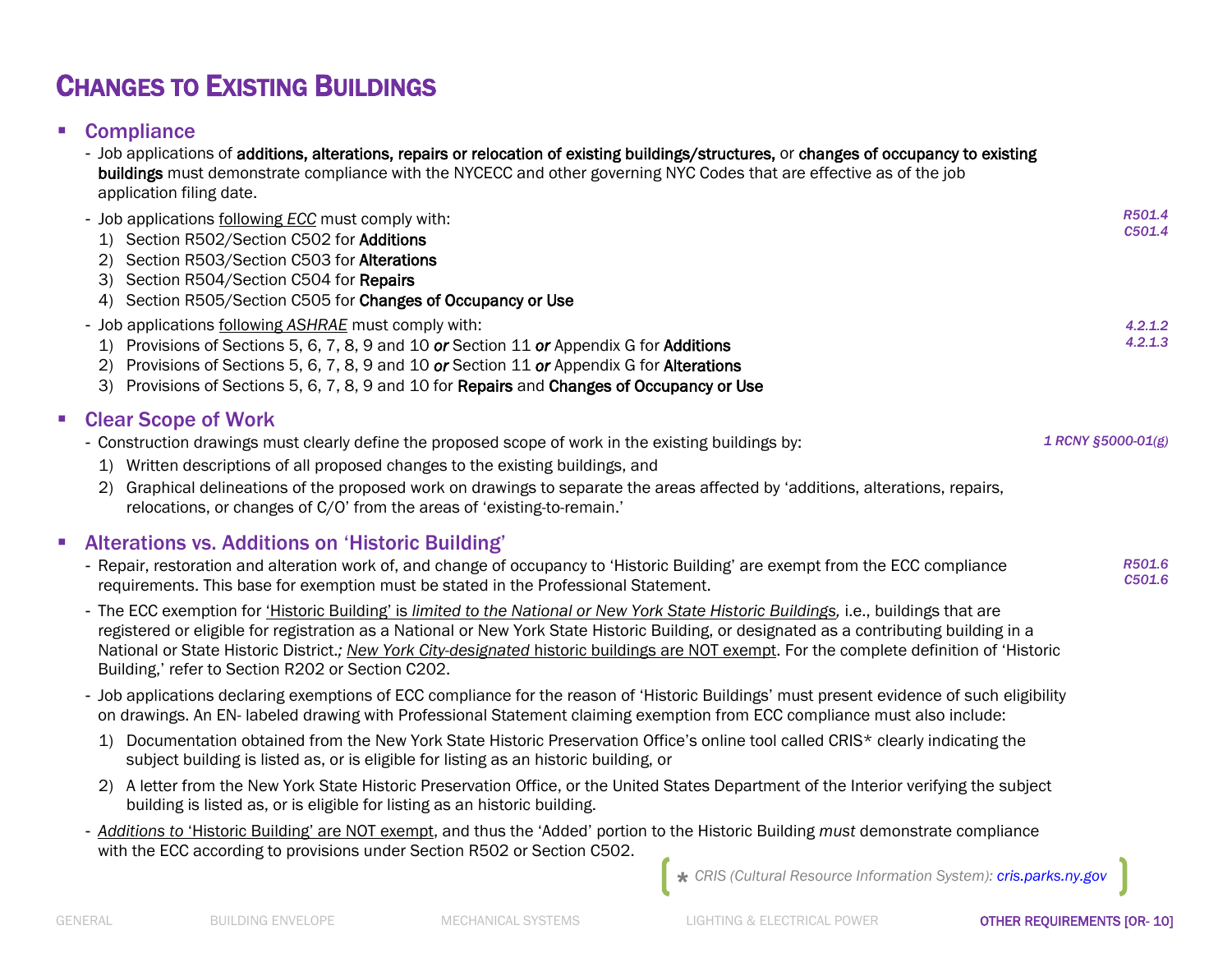# CHANGES TO EXISTING BUILDINGS

### A. Additions

- In general, *altered* portions that resulted from the proposed 'addition' in the existing building or building system are subject to the ECC requirements for *new* buildings.
- Specifically, *Residential* buildings must demonstrate compliance by: 1) Prescriptive compliance option per Section R502.1.1, *or* 2) Simulated Performance Alternative (Existing plus addition compliance) option per Section R502.1.2.
- Specifically, *Commercial* buildings must demonstrate compliance by: 1) Prescriptive compliance option per Section C502.2, *or* 2) satisfying Appendix CA (ASHRAE 90.1) applicable sections.
- Compliance of the 'addition' must be demonstrated by showing that:
	- 1) The 'addition' portion alone complies with the ECC prescriptively; *or*
	- 2) The existing building and the 'addition' combined, as a single building, comply with the ECC through the performance path; *or*
	- 3) For Residential buildings, the existing building with the 'addition' uses no more energy than the existing building prior to the 'addition.'

#### B. Alterations

- In general, *altered* portions that resulted from the proposed 'alteration' in the existing building or building system are subject to the ECC requirements for *new* buildings.
- The following alterations, provided that the energy use of the building after the 'alteration' is not increased, need *not* comply with the requirements for *new* buildings:
	- 1) Storm windows installed over existing fenestration
- 2) Surface-applied window film installed on existing single-pane fenestration assemblies reducing solar heat gain
- 3) Existing ceiling, wall or floor cavities exposed during construction, provided that cavities are completely filled with insulation
- 4) Construction where the existing roof, wall or floor cavity is not exposed
- 5) Roof recover
- 6) Re-roofing of roofs without insulation in the cavity, providing new insulation either above or below the exposed sheathing (Residential buildings only)
- 7) Alterations that replace less than 20% of the luminaires in a space *(commercial buildings only)*
- 8) Air barriers are not required for roof recover and roof replacement unless the entire existing building envelope is in the work scope of alterations, renovations or repairs *(commercial buildings only)*
- Compliance requirements for 'alterations' in *Residential* buildings
	- 1) Replacement fenestration: Section R503.1.1.1
	- 2) Heating and cooling systems: Section R503.1.2
	- 3) Service hot water systems: Section R503.1.3
	- 4) Lighting: Section R503.1.4

*R502 C502*